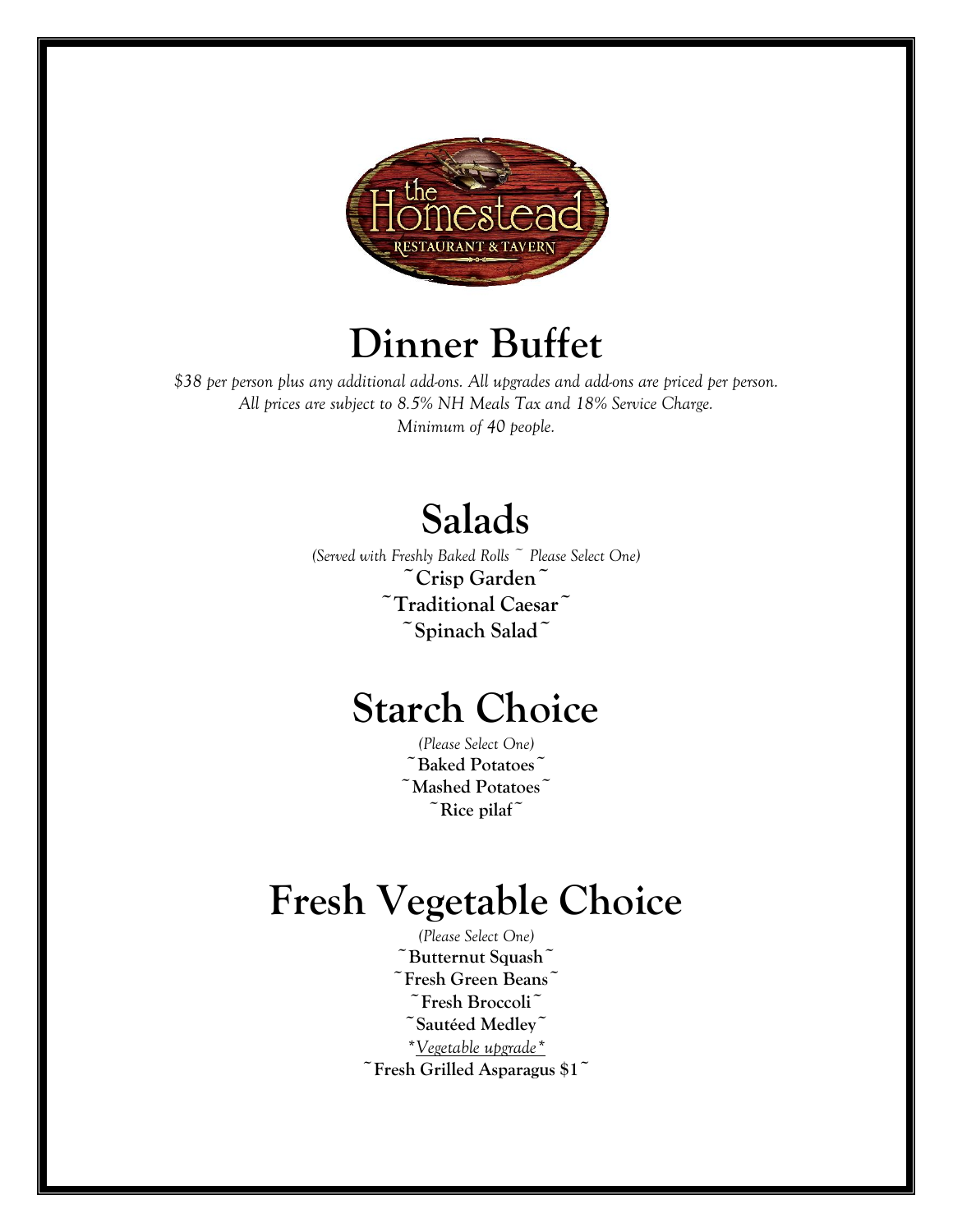# **Entrée Selections**

*(Please Select Two)*

#### **~Chicken Cordon Bleu~**

*Enveloped in Golden Puff Pastry Atop Supreme Sauce*

# **~Chicken Broccoli Alfredo~**

*Boneless chicken and fresh broccoli sauteed with a blend of cream, butter and parmesan cheese. Tossed with fettucine pasta.*

#### **~Chicken Parmesan~**

*Lightly breaded, layered with Sweet Basil Marinara & Mozzarella, paired with bowtie pasta*

### **~Chicken Marsala~**

*Pan Golden Chicken sauteed with Fresh Mushrooms, finished in a Marsala Wine Sauce. (can be served over pasta upon request)*

# **~Half Roasted Chicken~**

*Marinated half roasted chicken breast.*

### **~Grilled Marinated Beef Tips~**

*Generously cut sirloin beef tips in our house marinade, grilled and served with sautéed peppers and onions*

# **~Baked Mac & Cheese~**

*Cavatappi pasta baked with our rich cheese blend Topped with seasoned bread crumbs ~Buffalo chicken-add \$2 per person ~Pulled pork-add \$2 per person ~Lobster & bacon-add \$4 per person*

### **~Fresh Broiled Haddock~**

*Freshest Catch lightly topped with Seasoned Crumbs, White Wine & Lemon Butter*